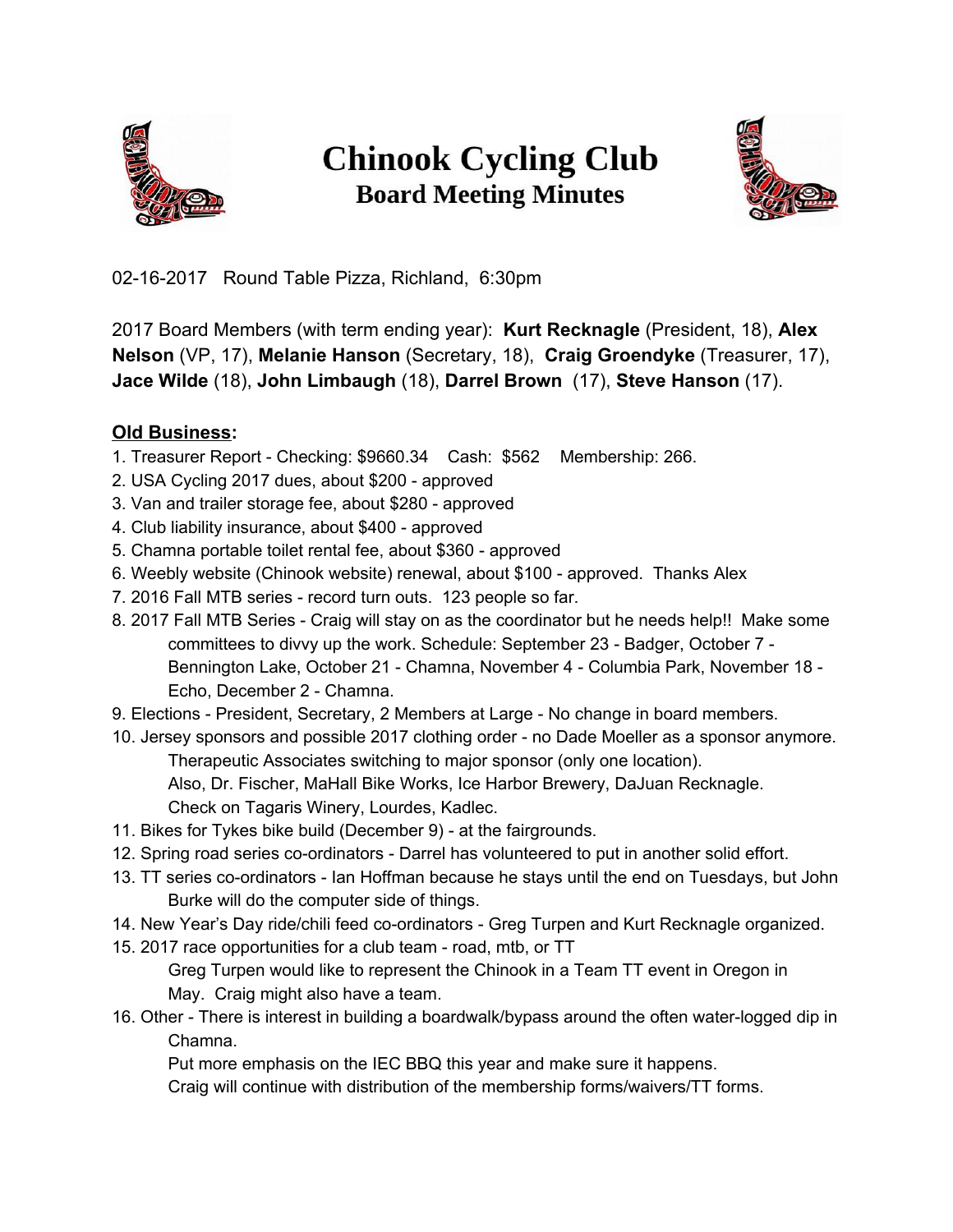Need 2 new Easy-Up tents - \$400 approved for the purchase of both. Find the Chinook Club bylaws for review and revision.

## **New Business:**

- 1. Treasurer's Report: Checking: \$9632.60 Cash: \$671 Membership: 47+
- 2. Van repairs: Limbaugh and/or Greg will contact Craig Fortner about it.
- 3. Spring road series coordinator: Alex could do 3 events. Need someone else if there is to be 5. Steve and Melanie will help out. Possibly Ryan Barnes. Make some easier routes, more friendly to more people.
- 4. Club clothing and sponsors: Kurt will work on it before the end of February.
- 5. TT series: Burke made a database that is almost ready to be public. Craig will put the TT series forms on the website soon.
- 6. Membership grants: concept accepted. Waive membership dues for those who volunteer a lot or make great contributions to the club.
- 7. Monday/Wednesday rides: Stay at Lawrence Scott Park. Have some pre-made routes and either a set schedule or FB/email announcement. Send route suggestions to Alex.
- 8. IEC BBQ (May 13): Jace and Melanie will get the food.
- 9. Echo trail work (Red 2 Red March 4): will wait for updated conditions or date.
- 10. Prosser Student Cycling Team: Nuclear Goat Heads. Currently 9 members. They welcome anybody to ride with them at Chamna and State Patrol. Any instruction or pointers are appreciated.
- 11. Chinook Night at the Tri-City Dust Devils: various ticket options, with or without food/drinks. Dusty's Bullpen: 25 people, \$600 with food/drinks, \$300 for tickets only.
- 12. Other: On website: move sponsors to the top if able. Redesign to make sponsors more prevalent.